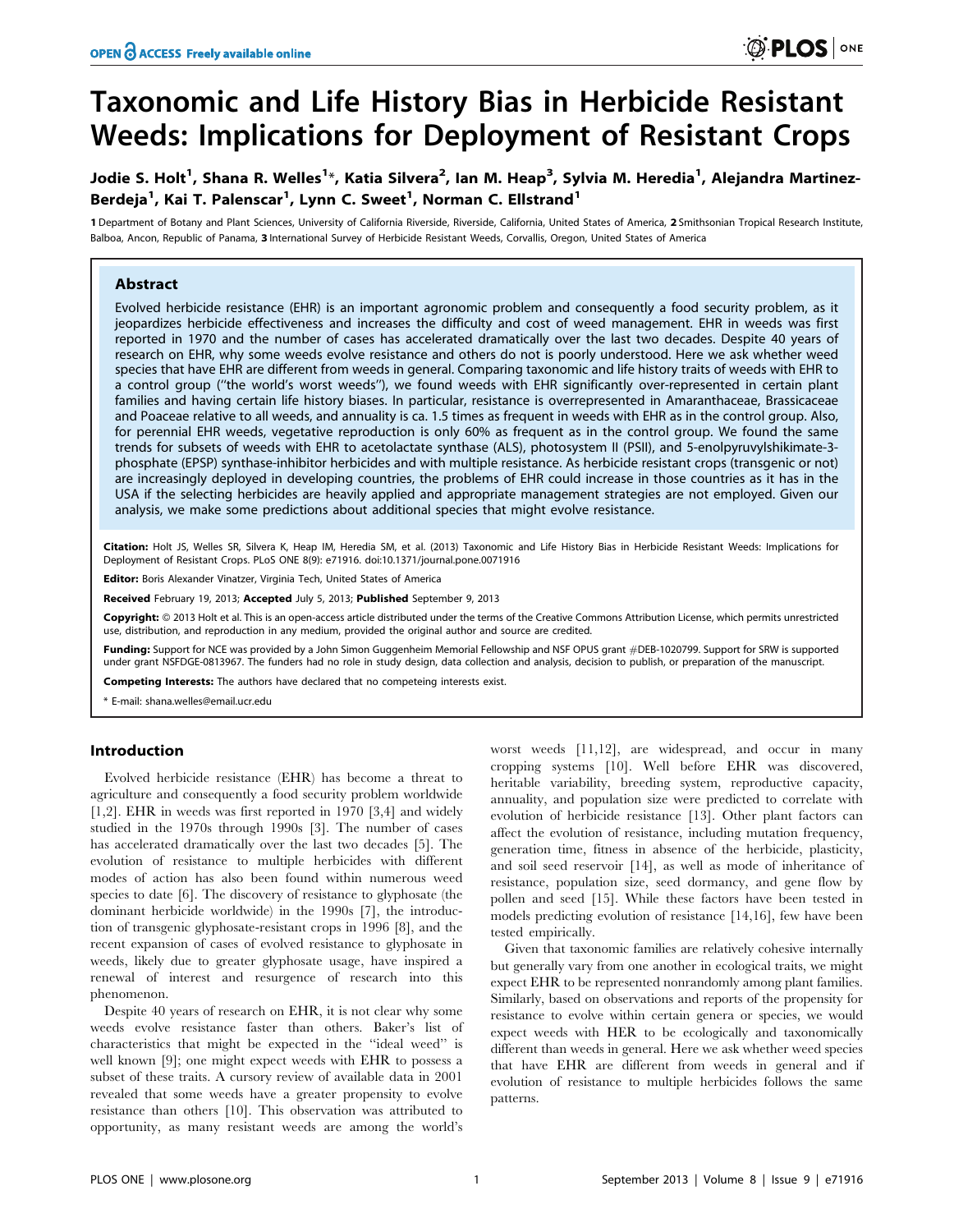#### Materials and Methods

A list of species with evolved herbicide resistance EHR; (henceforth, the EHR list) was obtained from the database at the website ''International Survey of Herbicide Resistant Weeds'' http://www.weedscience.org/In.asp created and maintained by Ian Heap with support from the Herbicide Resistance Action Committee, the North American Herbicide Resistance Action Committee, and the Weed Science Society of America [5]. At the time of our study (May 2012), the inventory included 187 species in 31 plant families. For statistical comparison, we chose the two volumes by Holm et al. that inventory the ''World's Worst Weeds'' and ''World Weeds'' [11,12] (henceforth the control list) including 201 species in 49 plant families. Entries from different subspecies of the same species were lumped together. The taxonomy for both lists was updated using the USDA ARS Germplasm Resources Information Network website ''GRIN Taxonomy for Plants'', http://www.ars-grin.gov/cgi-bin/npgs/html/index.pl?language = en [17]. All scientific names were then checked against the ''The Plant List'' website database, http://www.theplantlist.org/, which was also used to obtain current plant family assignments. The two updated lists are presented in Table S1.

Information regarding plant life history was extracted from the Holm et al. [11,12] publications, if available. For species not present in those publications, the information was obtained from major floras (e.g. [18,19],) or citations for individual species entries in the USDA ARS ''GRIN Taxonomy for Plants'' [17].

All comparisons between the EHR list and the control list were done using a Parson's chi-square statistic (2-tailed test) with one degree of freedom;  $\alpha = 0.05$  was used to determine significance. This test was used because it is appropriate for comparisons between theoretical and experimental populations where a data set is large and observations are independent. Calculations were done using R statistical package [20].

We constructed a phylogenetic tree hypothesis for the relationship among plant families with EHR using Phylomatic 2 and the Angiosperm Phylogeny Group 3 derived megatree (http://www. phylodiversity.net/phylomatic/phylomatic.html). Presence and absence of EHR to acetolactate synthase (ALS)- and photosystem II (PSII)-inhibitors were mapped onto the same tree. Character state reconstruction for each EHR group was performed by maximum likelihood using a marginal probability reconstruction with the Asymmetrical parameter Markov-k model of evolution in Mesquite version 2.74 [21]. The results are displayed as likelihood states reported as proportion of the total likelihood and represented as pie charts in each branch node within the tree.

# Results and Discussion

Comparisons between the control and EHR lists showed sixtytwo species in 19 families are found in common on both lists, representing 33% of the 187 species on the EHR list and 31% of the 201 species on the control list. When ranked by number of species, the same plant families were dominant on both lists (Table 1). Poaceae, Asteraceae, Amaranthaceae, and Brassicaceae were among the top six families on each list, comprising 75% and 57% of species on the EHR and control lists, respectively. This is not surprising since plant families that are overrepresented in the global weed flora would have a greater probability of herbicide exposure and selection of species with EHR [10].

Despite the taxonomic overlap between the EHR and control lists at the family level, we found significant differences with regard to species abundance within families (Table 2). In particular, EHR was overrepresented relative to the control in three of the four aforementioned families (Poaceae, Amaranthaceae, and BrassicaTable 1. Rank of plant families by number and % of species in control and EHR lists.

|   | Control list <sup>1</sup> |                |                | <b>EHR List</b>     |                |     |  |
|---|---------------------------|----------------|----------------|---------------------|----------------|-----|--|
|   | <b>Rank Plant Family</b>  | <b>Species</b> |                | <b>Plant Family</b> | <b>Species</b> |     |  |
|   |                           | (no.)          | (%)            |                     | (no.)          | (%) |  |
| 1 | Poaceae                   | 47             | 23             | Poaceae             | 60             | 32  |  |
| 2 | Asteraceae                | 30             | 15             | Asteraceae          | 33             | 18  |  |
| з | Cyperaceae                | 12             | 6              | Amaranthaceae       | 18             | 10  |  |
| 4 | Amaranthaceae             | 10             | 5              | <b>Brassicaceae</b> | 17             | 9   |  |
| 5 | Polygonaceae              | 8              | $\overline{4}$ | Alismataceae        | 6              | 3   |  |
| 6 | <b>Brassicaceae</b>       | 7              | 4              | Polygonaceae        | 6              | 3   |  |
|   | Total                     | 114            | 57             | Total               | 140            | 75  |  |

<sup>1</sup> Control list includes 201 species from "World's Worst Weeds of Holm et al. (1977, 1979); Evolved herbicide resistance (EHR) list includes 187 species from the website http://www.weedscience.org/In.asp. doi:10.1371/journal.pone.0071916.t001

ceae but not Asteraceae) (Table 2). While all but three families on the EHR list were also on the control list, 21 plant families that had one or more species on the control list were lacking altogether on the EHR list.

An early attempt to relate EHR to phylogeny revealed broad trends at the level of the superorder [22]. EHR was not found in woody tropical superorders, rather was found in groups predominantly associated with temperate agriculture, likely reflecting the areas of greatest herbicide use. Perhaps because fewer cases of EHR were known at that time, no phylogenetic trends in EHR were evident, in contrast to our results.

Because the EHR list is heterogeneous with evolved resistance to a variety of herbicide groups, we also asked whether the same taxonomic bias was present for the two most prevalent types of EHR, that is, to ALS- and PSII-inhibitor herbicide groups, as well as for resistance to the world's most important herbicide, glyphosate [8]. For some families overrepresentation of resistance to the three herbicide groups was present. Amaranthaceae were overrepresented in all three herbicide groups, Brassicaceae were overrepresented in EHR to ALS-inhibitors, and Poaceae were overrepresented in EHR to glyphosate, when the EHR list for each of these herbicide groups was compared to the control list (Table 2). Characteristics of these herbicides could partially account for results in some instances. For example, many grasses are naturally resistant to ALS-inhibitors and therefore are less likely to be treated with herbicides from this group. so it is not surprising that Poaceae is not overrepresented in this herbicide group. While natural variation in resistance to herbicides could account for lack of representation by some taxa, it cannot account for overrepresentation of EHR in these families relative to weeds in general. These results suggest that there is a strong phylogenetic signal in these families for frequent selection of resistance to specific herbicide groups [14,15].

We examined the phylogenetic relationship between EHR and each of these herbicide groups and found different trends (Figure 1). The breadth of phylogenetic distribution appears to correlate with the ease of selection for resistance to distinct herbicide groups. EHR to ALS-inhibitors is spread widely over plant families (Figure 1). This trend can be explained by the strong selection pressure exerted by ALS inhibitors as well as the relative ease with which plants evolve resistance to ALS inhibitors. Several point mutations can confer EHR to ALS-inhibitors, which is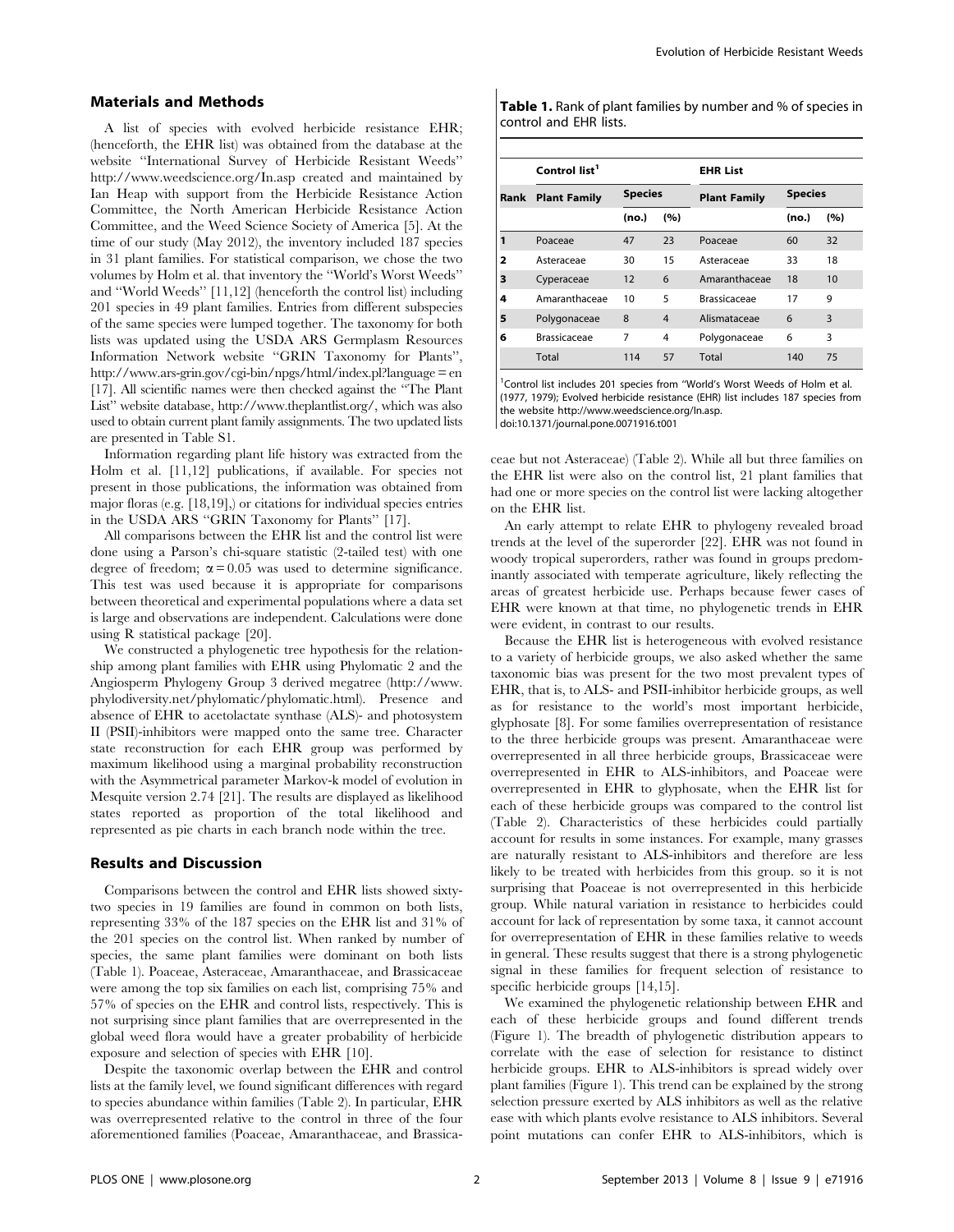Table 2. Comparison of plant family and life history traits.

|                        |                                      | <b>All Resistance</b>           |                                          |                    |                        |                                                     |  |  |
|------------------------|--------------------------------------|---------------------------------|------------------------------------------|--------------------|------------------------|-----------------------------------------------------|--|--|
|                        |                                      | <b>Control list</b><br>$(%)^1$  | <b>Complete EHR list</b><br>$(%)^1$      | $\chi^2$ statistic | $p$ -value             | <b>Difference from</b><br>control list <sup>2</sup> |  |  |
| <b>Family</b>          | Amaranthaceae                        | 5                               | 10                                       | 8.55               | 0.004                  | $+$                                                 |  |  |
|                        | <b>Brassicaceae</b>                  | $\overline{4}$                  | 9                                        | 17.55              | $2.87 \times 10^{-5}$  | $^{+}$                                              |  |  |
|                        | Poaceae                              | 23                              | 32                                       | 7.91               | 0.0049                 | $+$                                                 |  |  |
| Life-history<br>traits | Annuality <sup>3</sup>               | 53                              | 86                                       | 64.26              | $1.08\times10^{-15}$   | $+$                                                 |  |  |
|                        | Perenniality                         | 43                              | 11                                       | 64.32              | $1.06 \times 10^{-15}$ | ÷                                                   |  |  |
|                        | Vegetative Reproduction <sup>4</sup> | 68                              | 41                                       | 18.11              | $2.08\times10^{-5}$    | $\qquad \qquad -$                                   |  |  |
|                        |                                      | <b>ALS Resistance</b>           |                                          |                    |                        |                                                     |  |  |
|                        |                                      | <b>Control list</b><br>(%)      | <b>EHR to ALS-</b><br>inhibitors (%)     | $\chi^2$ statistic | $p$ -value             | <b>Difference from</b><br>control list              |  |  |
| <b>Family</b>          | Amaranthaceae                        | 5                               | 11                                       | 7.88               | 0.005                  | $+$                                                 |  |  |
|                        | <b>Brassicaceae</b>                  | $\overline{4}$                  | 15                                       | 40.1               | $2.4 \times 10^{-8}$   | $\qquad \qquad +$                                   |  |  |
|                        | Poaceae                              | 23                              | 23                                       | 0.013              | <b>NS</b>              | $\mathbf 0$                                         |  |  |
| Life-history<br>traits | Annuality                            | 53                              | 87                                       | 35.18              | $3.08 \times 10^{-9}$  | $\qquad \qquad +$                                   |  |  |
|                        | Perenniality                         | 43                              | 9                                        | 39                 | $4.23 \times 10^{-10}$ | $\overline{\phantom{0}}$                            |  |  |
|                        | Vegetative Reproduction              | 68                              | 48                                       | 4.91               | 0.03                   |                                                     |  |  |
|                        |                                      | <b>PSII Resistance</b>          |                                          |                    |                        |                                                     |  |  |
|                        |                                      | Control list (%) inhibitors (%) | <b>EHR to PSII-</b>                      | $\chi^2$ statistic | $p$ -value             | Difference from<br>control list                     |  |  |
| <b>Family</b>          | Amaranthaceae                        | 5                               | 24                                       | 51.8               | $6.06 \times 10^{-13}$ | $+$                                                 |  |  |
|                        | <b>Brassicaceae</b>                  | $\overline{4}$                  | 6                                        | 1.3                | <b>NS</b>              | $\mathbf{0}$                                        |  |  |
|                        | Poaceae                              | 23                              | 30                                       | 2.21               | <b>NS</b>              | 0                                                   |  |  |
| Life-history<br>traits | Annuality                            | 53                              | 97                                       | 35.41              | $2.7\times10^{-9}$     | $^{+}$                                              |  |  |
|                        | Perenniality                         | 43                              | $\overline{2}$                           | 43.34              | $4.59 \times 10^{-10}$ | $\overline{\phantom{a}}$                            |  |  |
|                        | Vegetative Reproduction              | 68                              | 25                                       | 6.6                | 0.01                   |                                                     |  |  |
|                        |                                      | <b>Glycine Resistance</b>       |                                          |                    |                        |                                                     |  |  |
|                        |                                      | <b>Control list</b><br>$(\%)$   | <b>EHR</b> to glycine<br>herbicides (%)  | $\chi^2$ statistic | $p$ -value             | <b>Difference from</b><br>control list              |  |  |
| <b>Family</b>          | Amarthaceae                          | 5                               | 14                                       | 3.85               | 0.049                  | $+$                                                 |  |  |
|                        | <b>Brassicaceae</b>                  | $\overline{4}$                  | $\pmb{0}$                                |                    |                        | None with glycine<br>resistance                     |  |  |
|                        | Poaceae                              | 23                              | 48                                       | 6.88               | 0.0087                 | $^+$                                                |  |  |
| Life-history<br>traits | Annuality                            | 53                              | 176                                      | 3.73               | 0.05                   | $^+$                                                |  |  |
|                        | Perenniality                         | 43                              | 17                                       | 4.95               | 0.026                  | $\qquad \qquad -$                                   |  |  |
|                        | Vegetative Reproduction              | 68                              | 43                                       |                    |                        | Not enough data                                     |  |  |
|                        |                                      | <b>Multiple Resistance</b>      |                                          |                    |                        |                                                     |  |  |
|                        |                                      | <b>Control list</b><br>(%)      | <b>Multiple resistance</b><br>list $(%)$ | $\chi^2$ statistic | $p$ -value             | Difference from<br>control list                     |  |  |
| <b>Family</b>          | Amaranthaceae                        | 5                               | 13                                       | 4.79               | 0.0286                 | $+$                                                 |  |  |
|                        | <b>Brassicaceae</b>                  | $\overline{4}$                  | 8                                        | 1.92               | 0.1658                 | $\qquad \qquad +$                                   |  |  |
|                        | Poaceae                              | 23                              | 48                                       | 12.99              | 0.000314               | $+$                                                 |  |  |
| Life-history<br>traits | Annuality                            | 53                              | 94                                       | 20.38              | $6.35 \times 10^{-6}$  | $^{+}$                                              |  |  |
|                        | Perenniality                         | 43                              | 3                                        | 19.66              | $9.26 \times 10^{-6}$  | $\overline{\phantom{0}}$                            |  |  |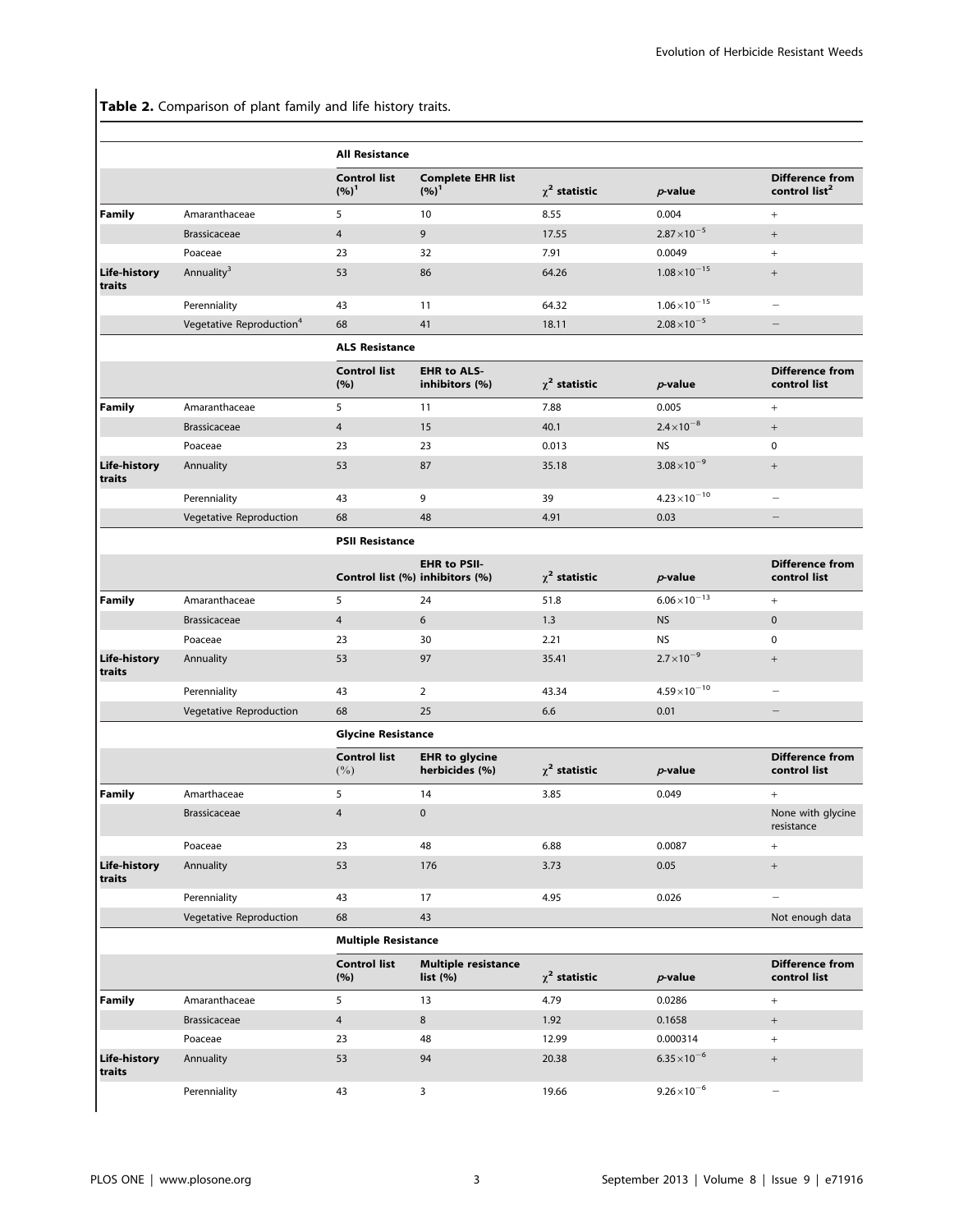|                         | <b>Multiple Resistance</b> |                                       |                      |                |                                        |  |
|-------------------------|----------------------------|---------------------------------------|----------------------|----------------|----------------------------------------|--|
|                         | <b>Control list</b><br>(%) | <b>Multiple resistance</b><br>list(%) | $\gamma^2$ statistic | $\n  p$ -value | <b>Difference from</b><br>control list |  |
| Vegetative Reproduction | 68                         | 67                                    |                      |                | Not enough data                        |  |
|                         |                            |                                       |                      |                |                                        |  |

Plant family representation and life history traits in complete EHR list and in lists of weeds with EHR to ALS-inhibitors, PSII-inhibitors, glycine herbicides, and with multiple herbicide resistance. Pearson's chi-square statistic (2-tailed test) with 1 degree of freedom was used to assess the difference between EHR lists and the control list. An  $\alpha$  = .05 was used to determine significance. Calculations were done using R statistical package [20]).

<sup>1</sup>Control list, n = 201; complete EHR list, n = 187; EHR to ALS inhibitors, n = 99; EHR to PSII inhibitors, n = 66; EHR to glycine herbicides, n = 21; multiple resistance, n = 40.  $^{2}$ +, EHR is over-represented in the family or life history trait;  $-$ , EHR is under-represented in the family or life history trait; 0, no difference between control and EHR list. <sup>3</sup>Calculation of % annuality excluded species that could also be biennial or perennial; calculation of % perenniality excluded species that could also be annual or biennial.

<sup>4</sup>Vegetative reproduction is a % of non-annuals.

doi:10.1371/journal.pone.0071916.t002

followed by rapid evolution because the encoded gene is nuclear inherited and easily transmitted by seed and pollen [23].

In contrast, although PSII inhibitors have long soil residual activity, selection of EHR to the PSII-inhibitor herbicide group is more difficult because in most cases reported it requires a specific point mutation in the psbA gene, which is generally maternally inherited [24]. Accordingly, our analysis reveals that evolved PSIIinhibitor resistance is much more phylogenetically restricted than that to ALS-inhibitors. Poaceae is the only monocot family that has EHR to PSII-inhibitors; in eudicot families, there is a notable concentration in the Caryophyllales and Eurosid II clades with the other cases present in only four weakly related eudicot families (Figure 1).

EHR to glyphosate is more complex, involving target and nontarget site resistance mechanisms, changes in the translocation of glyphosate to meristematic regions [20], and virtually no soil residual activity. Although there is abundant intraspecific variability in glyphosate susceptibility in weeds, EHR to this herbicide was not discovered for two decades following its introduction [8]. The relatively slow appearance of EHR to glyphosate compared to other herbicide groups was initially attributed to genetic and biochemical constraints, restricted use, and lack of soil residual activity resulting in low selection pressure for resistance [8]. Indeed, EHR to glyphosate currently shows a very restrictive phylogenetic distribution with almost half of species found in a single family, Poaceae, and six of the eight genera with EHR in that family are in two closely related subfamilies, Panicoideae and Chloridoideae. Dramatic increases in glyphosate use where transgenic glyphosate-resistant crops are planted have intensified selection pressure for EHR, which might alter these phylogenetic patterns in the future.

Cumulatively, our results for the three herbicide groups tested suggest that as selection of resistance to an herbicide group becomes increasingly difficult, the taxonomic distribution of EHR will be subject to increasing phylogenetic constraint. Genetic variation for resistance appears not to be uncommon in weed populations, however, little is known about actual rates of mutation to EHR for any weed species [15]. More information about genetics of resistance to a particular herbicide (frequency, number, dominance, and fitness cost of resistance genes) as well as about natural mutation frequencies, would improve our ability to understand underlying causes of the phylogenetic patterns detected here.

We also compared the full EHR list and the control list with respect to plant habit (annuality, bienniality, perenniality). We found that annual weeds are 1.5 times as frequent, whereas perennial weeds are only 0.27 times as frequent in the EHR list as in the control list (Table 2). We attribute this difference to the fact that short-lived species are recognized to have a more rapid response to directional selection than long-lived species, leading to greater opportunity for evolution of EHR [14,15]. If length of life cycle is inversely correlated with EHR, then we would predict that because vegetative reproduction effectively extends generation time, perennials with vegetative reproduction should be highly underrepresented among weeds with EHR. As expected, we found the proportion of vegetative reproduction in perennials with EHR to be only 0.6 times that in the control list. The same trends were found in the three herbicide groups evaluated with respect to plant habit and vegetative reproduction (Table 2).

While many traits are predicted to correlate with EHR [13,14,15], some (e.g., fitness, plasticity, soil seed reserve, population size, and gene flow) are strongly influenced by environment and difficult to include in a phylogenetic analysis. Other life history traits, e.g., outcrossing rate, spontaneous hybridization, fecundity, and seed size, might help explain phylogenetic patterns in EHR. Unfortunately, available data are insufficient to allow further quantitative assessment or metaanalysis of these traits for weeds with EHR compared to weeds in general.

A total of 139 species across 44 families on the control list had no reports of EHR. All of these species are found in countries for which reports of EHR occur [5]; thus, the absence of EHR cannot be explained by lack of herbicide exposure or EHR reporting. We note that aquatic and wetland species are significantly more numerous on the control list than the EHR list ( $\chi^2$  = 11.69, df = 2,  $p = 0.00063$  [9,10]. Despite the fact that aquatic weeds are widespread, restricted herbicide use in wetland habitats (with the exception of rice production) apparently precludes selection for EHR [25]. For other species on the control list where no obvious factors account for the lack of EHR, it is likely that habitat, cropping system, or other agronomic factors influence the probability of exposure to herbicides, and thus, selection for EHR.

We also examined patterns between individuals with resistance to multiple herbicides in different functional groups (herbicides with different modes of action). We found that there is a significant increase in multiple resistance in the Amaranthaceae and Poaceae compared with the control list. The abundance of multiple resistance in these families is not surprising given that they are also a subset of the families that have high levels EHR. We also analyzed multiple resistance from the perspective of the herbicides involved. We found that the majority of herbicides have a similar proportion of species with resistance to that herbicide and species with multiple resistance. However, we found that 62% of species with glyphosate resistance have multiple resistance compared to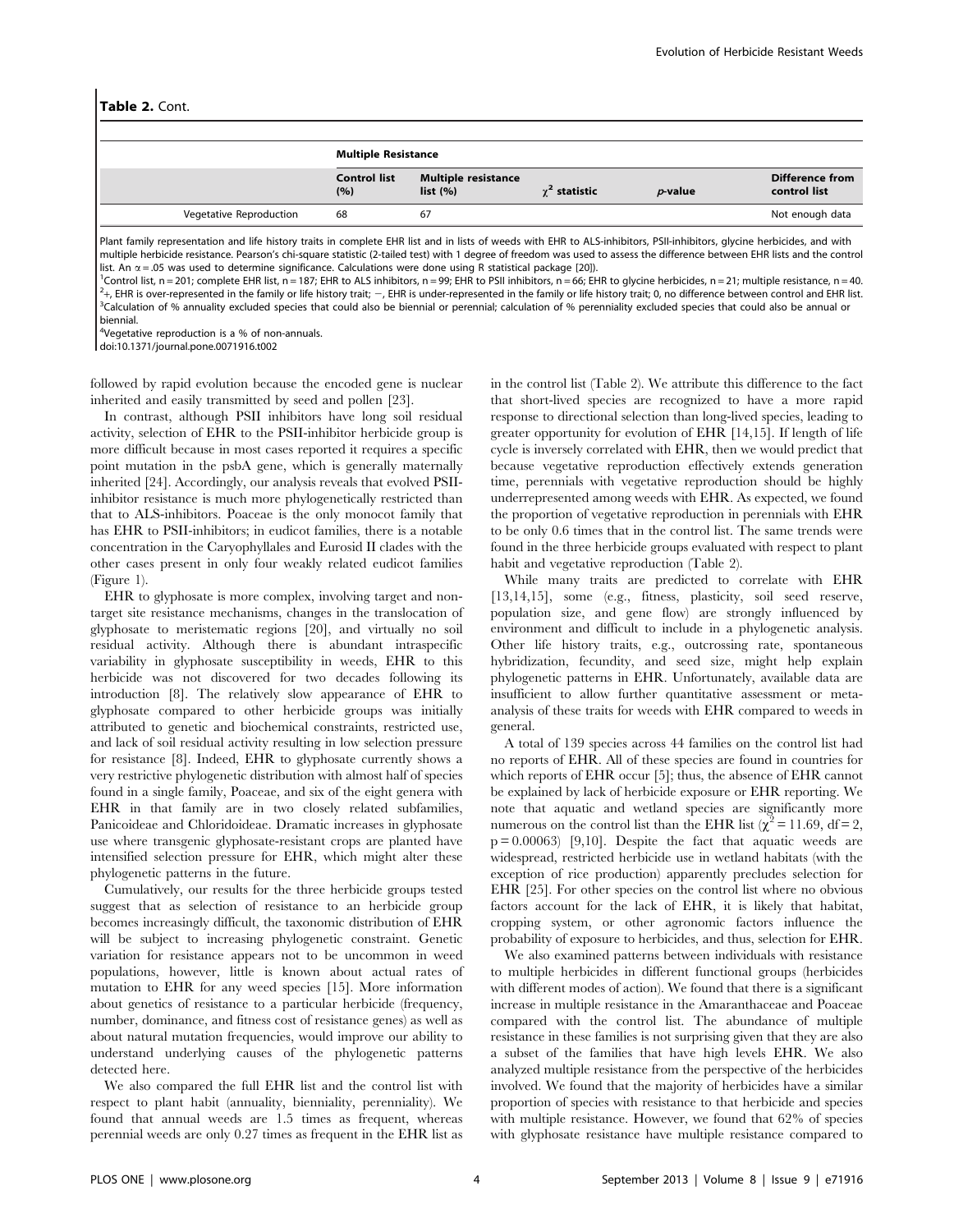

Figure 1. Phylogenetic tree showing the relationship among 52 plant families. EHR to ALS-inhibitors (left panel) and PS-II inhibitors (right panel) were mapped onto the tree using Mesquite version 2.74. Families with EHR to glyphosate are highlighted in yellow. Relevant plant lineages are labeled within the tree nodes. Lineages that show EHR are depicted in red. The red area within each pie chart indicates the relative support for different ancestor states.

doi:10.1371/journal.pone.0071916.g001

the approximately 30% among most other herbicide families. It is possible that the cause of increased multiple resistances that include glyphosate is due to the fact that glyphosate is a newer herbicide and is often applied to areas that already have resistance to other herbicides. Therefore, there are increased opportunities for evolution of resistance to glyphosate on a background of resistance to other herbicides.

A major mechanism for multiple herbicide resistance in plants is metabolism by cytochrome P450 monooxygenases [6,26,27]. As these enzymes can metabolize herbicides with different modes of action, their existence in weeds with EHR could strongly influence phylogenetic analysis. Unfortunately, while much is known about the role of these enzymes in insecticide resistance [28], little is known about their existence and role in weeds [6,27]. To date most of the reports of cytochrome P450 monooxygenases have been for grass weeds [6], but the limited number of species for which P450-based EHR is known precludes using this information in our analysis.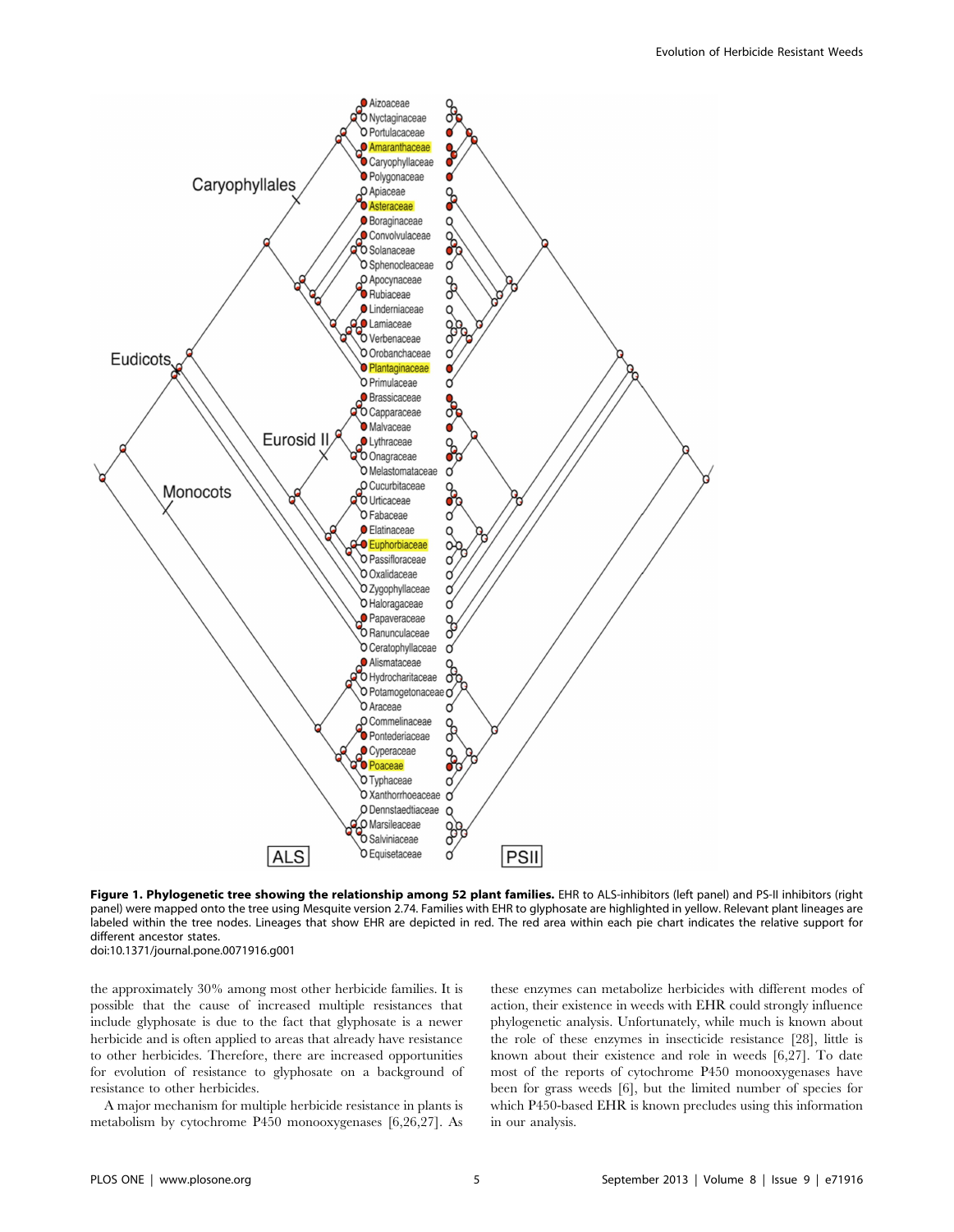We expect that herbicide resistance will continue to evolve in regions with the strongest herbicide selection pressure, in particular, in major agricultural countries. For example, considering the case of glyphosate in 2010, the United States, Brazil, and Argentina were  $\#1$ ,  $\#2$ , and  $\#3$  with respect to acreage of crops engineered for glyphosate resistance, collectively comprising more than 80% of the world's acreage, which comprised 134 million ha in 2009 [29,30]. Presently, there are 112 known instances of EHR to glyphosate [5]; 86 of these were found in the United States, Brazil, and Argentina (more than 75% of the total). While we acknowledge that glyphosate is used for more than weed control in transgenic crops, the strong relationship between their acreage and EHR cannot be ignored.

Our analysis has immediate implications for developing countries that are accelerating or about to accelerate their use of herbicides. As reported by the National Research Council [1], without careful attention to herbicide resistance management (e.g., appropriate herbicide rotations in combination with non-chemical control methods), increased use of herbicides could bring about new instances of EHR [31]. Our results show that new instances of EHR are more likely to be found for annual weeds in the families that we identified as EHR prone. To take a specific example, the recent historic information on glyphosate use is easily available. In 2010, in terms of area planted to glyphosate resistant crops, Paraguay ranked fifth in the world with 2.6 million hectares of glyphosate resistant soybean [29]. That crop was first introduced to Paraguay in 2004 [29]. With six years of intense use, there are now two reports of glyphosate resistance in Paraguay, both for Digitaria insularis (sourgrass, once in 2006 and later in 2008). The situation is not trivial; the latter report indicates an increasing infestation on the order of hundreds of acres at over a dozen locations. We note that this species follows the phylogenetic trends our analysis has identified. Sourgrass is a member of the Poaceae, a family overrepresented for both EHR in general and glyphosate

#### References

- 1. National Research Council Committee on the Impact of Biotechnology on Farm-Level Economics and Sustainability (2010) The Impact of Genetically Engineered Crops on Farm Sustainability in the United States: The National Academies Press, Washington, DC.
- 2. Yuan JS, Tranel PJ, Stewart CN Jr (2007) Non-target site herbicide resistance: A family business. Trends in Plant Science 12: 6–13.
- 3. Holt JS (1992) History of identification of herbicide resistant weeds. Weed Technology 6: 615–620.
- 4. Ryan GF (1970) Resistance of common groundsel to simazine and atrazine. Weed Science 18: 614–616.
- 5. Heap I (2013) The International Survey of Herbicide Resistant Weeds. Online Internet. Available: www.weedscience.org. Accessed 2012 May 31.
- 6. Powles SB, Yu Q (2010) Evolution in action: Plants resistant to herbicides. Annual Review of Plant Biology 61: 317–347.
- 7. Powles SB, Lorraine-Colwill DF, Dellow JJ, Preston C (1998) Evolved resistance to glyphosate in rigid ryegrass (Lolium rigidum) in Australia. Weed Science 46: 604–607.
- 8. Duke SO, Powles SB (2008) Mini-review. Glyphosate: A once-in-a-century herbicide. Pest Management Science 64: 319–325.
- 9. Baker HG (1965) Characteristics and modes of origin of weeds. In The Genetics of Colonizing Species: Baker HG, Stebbins GL, Eds, Academic Press, New York, pp 147–172.
- 10. Heap I, LeBaron H (2001) Introduction and overview of resistance. In Herbicide Resistance and World Grains: Powles SB, Shaner DL, Eds, CRC Press, Boca Raton, FL, pp 1–22.
- 11. Holm LG, Doll J, Holm E, Pancho JV, Herberger JP (1997) World Weeds: Natural Histories and Distribution: John Wiley and Sons, Inc., New York, NY.
- 12. Holm LG, Plucknett DL, Pancho JV, Herberger JP (1977) The World's Worst Weeds: Distribution and Biology: East-West Center, University Press of Hawaii, Honolulu, HI.
- 13. Harper JL (1956) The evolution of weeds in relation to resistance to herbicides. 3rd British Weed Control Conference Proceedings, pp 179–188.
- 14. Gressel J, Segel LA (1978) The paucity of plants evolving genetic resistance to herbicides: Possible reasons and implications. Journal of Theoretical Biology 75: 349–371.

resistance in particular. With continued glyphosate use in Paraguay we would predict some of the following species to rapidly evolve resistance: Echinochloa colona and Eleusine indica, reported to have EHR to other herbicide groups in South America, and even more worrisome, Lolium spp. and Sorghum halepense, reported to have glyphosate resistance elsewhere in South America. As herbicide resistant crops (transgenic or not) are increasingly deployed in developing countries, the problems of EHR will likely spread to those countries [32].

Pesticide resistance was first discovered in insects, then fungi, then plants [33], yet this type of analysis of phylogenetic patterns has never been done except at the gene level (e.g. [34,35], but see [22]). We have shown that weeds with EHR are far from a random sample of weedy plant species. Our analysis indicates that certain species in certain families, particularly those species with shorter life cycles, will rapidly evolve herbicide resistance under high selection pressure. Accordingly, local weed managers and scientists can anticipate this evolution and employ recommended herbicide resistance management techniques to delay evolution toward herbicide resistance and preserve the efficacy of a given herbicide [31]. Further analysis of other traits of EHR will refine such strategies.

## Supporting Information

Table S1 Complete list of species and life history traits used in this study.

(XLSX)

#### Author Contributions

Conceived and designed the experiments: NCE JSH. Performed the experiments: SRW SMH AMB KTP LCS. Analyzed the data: SRW KS. Contributed reagents/materials/analysis tools: IH. Wrote the paper: JSH SRW NCE.

- 15. Jasieniuk MJ, Brûlé-Babel AL, Morrison IN (1996) The evolution and genetics of herbicide resistance in weeds. Weed Science 44: 176–193.
- 16. Maxwell BD, Roush ML, Radosevich SR (1990) Predicting the evolution and dynamics of herbicide resistance in weed populations. Weed Technoogy 4: 2–13.
- 17. USDA ARS National Genetic Resources Program (2011) Germplasm Resources Information Network - (GRIN) Online Database: National Germplasm Resources Laboratory, Beltsville, Maryland. Available: http://www.ars-grin. gov/cgi-bin/npgs/html/index.pl. Accessed 2011 Mar 15.
- 18. Hickman JC (1993) The Jepson Manual: Higher Plants of California: University of California Press, Berkeley, CA.
- 19. Stace C (2010) New Flora of the British Isles, 3rd Edition: Cambridge University Press, Cambridge, UK.
- 20. R Core Team (2012) R: A Language and Environment for Statistical Computing, R Foundation for Statistical Computing, Vienna, Austria. ISBN 3-900051-07-0. Available: http://R-project.org/.
- 21. Maddison WP, Maddison DR (2010) Mesquite: A modular system for evolutionary analysis. Version 2.74. Available: http://mesquiteproject.org.
- 22. Hill RJ (1982) Taxonomy and biological considerations of herbicide-resistance and herbicide tolerant biotypes. In Herbicide Resistance in Plants: LeBaron HM, Gressel J, Eds, John Wiley & Sons, New York, pp 81–98.
- 23. Tranel PJ, Wright TR (2002) Resistance of weeds to ALS-inhibiting herbicides: What have we learned? Weed Science 50: 700–712.
- 24. Hirschberg J, Bleeker A, Kyle DJ, McIntosh L, Arntzen CJ (1984) The molecular basis of triazine-resistance in higher plant chloroplasts. Z Naturforsch 39C: 412–419.
- 25. Radosevich SR, Holt JS, Ghersa CM (2007) Ecology of Weeds and Invasive Plants. Relationship to Agriculture and Natural Resource Management, 3rd Edition: John Wiley and Sons, Inc., New York, NY.
- 26. Hall LM, Holtum JAM, Powles SB (1994) Mechanisms responsible for cross resistance and multiple resistance. In Herbicide Resistance in Plants: Biology and Biochemistry: Powles SB, Holtum JAM, Eds, Lewis Publishers, Boca Raton, FL, pp 243–261.
- 27. Yuan JS, Tranel PJ, Stewart CN Jr (2007) Non-target-site herbicide resistance: a family business. Trends in Plant Science 12: 6–13.